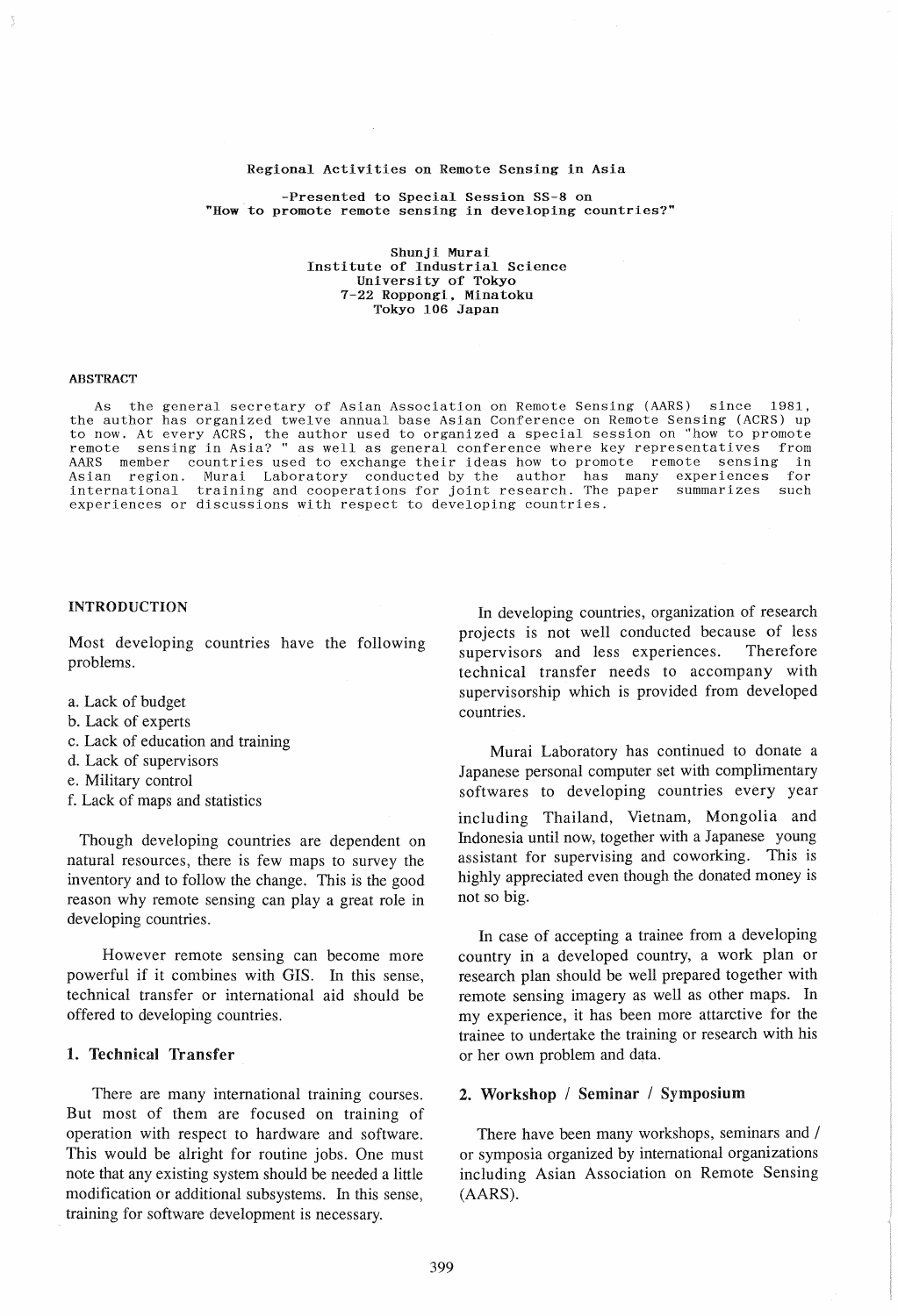|  |  |  | Table 1 List of ACRS's |  |  |  |
|--|--|--|------------------------|--|--|--|
|--|--|--|------------------------|--|--|--|

| City, Country   |                      | Date            | Countries |              |        |
|-----------------|----------------------|-----------------|-----------|--------------|--------|
|                 |                      |                 |           | Participants |        |
|                 |                      |                 |           |              | Papers |
| 1st             | Bangkok, Thailand    | $1980.11/5 - 7$ | 12        | 159          | 42     |
| 2 <sub>nd</sub> | Beijing, China       | 1981.10/29-11/4 | 16        | 167          | 95     |
| 3rd             | Dhaka, Bangladesh    | $1982.12/4 - 7$ | 17        | 169          | 60     |
| 4th             | Colombo, Sri Lanka   | 1983.11/10-15   | 20        | 187          | 83     |
| 5th             | Kathmandu.Nepal      | 1984.11/15-18   | 15        | 171          | 49     |
| 6th             | Hyderbad, India      | 1985.11/21-26   | 12        | 342          | 109    |
| 7th             | Seoul.Korea          | 1986.10/23-28   | 17        | 136          | 62     |
| 8th             | Jakarta.Indonesia    | 1987.11/23-29   | 21        | 226          | 125    |
| 9th             | Bangkok.Thailand     | 1988.11/23-29   | 30        | 478          | 113    |
| 10th            | Kualalumpur,Malaysia | 1989.11/23-29   | 30        | 441          | 87     |
| 11th            | Guangzhou, China     | 1990.11/15-21   | 22        | 513          | 162    |
| 12th            | Singapore            | 1991.10/30-11/5 | 28        | 225          | 94     |
| 13th            | Ulanbaatar, Mongolia | 1992.10/7-11    |           |              |        |
| 14th            | Tehran, Iran         | 1993.           |           |              |        |

Table 1 shows the Asian Conferences on Remote Sensing organized by AARS with respect to date, venue, number of participants and presented papers.

The influences of ACRS are as follows.

- (1) ACRS offers a good chance for Asian scientists to communicate frankly through ACRS and its cultural program, which encourages personal contact and regional cooperation.
- (2) ACRS offers an opportunity for Asian scientists to present technical papers, which stimulates them to improve the quality of research and presentation technique and to exchange technical information.
- (3) ACRS offers a field for Asian scientists to think of Asian unique problems including deforestation, desertification, disaster monitoring, sustainable development, human impacts etc.
- (4) ACRS offers a place for Asian scientists to cowork for common interest, for example publication of the book on " Applications of Remote Sensing in Asia and Oceania " that has been published in October, 1991.

As it is impossible for the author to review all symposia which were held in Asia, the author will make comments only to those major symposia in which the author participated in these four years.

# (1) The 16th ISPRS Congress, Kyoto, Japan, July 1988

The Congress has been held in Asia for the first time with a big impact on Asian scientists to have communicated with the most advanced researchers and academicians as well as to have had opportunities of highly advanced exhibits. The author as the Congress Director is still now proud of the success of the Congress. In conjunction with ISPRS, Mongolia, Nepal and Vietnam joined ISPRS membership through AARS activities. It would be a good example of contribution of the regional member's activity to ISPRS.

# (2) IAF Congress, Bangalore, India, October 1988

The author was invited as one of four key note lecturers at the opening session as well as the Chairman of the session on the International Remote Sensing Coordination Activities representing ISPRS too. It was nice to have met key scientists in remote sensing and/or global change monitoring who used to be not much involved in ISPRS activity for example, Prof. U.R.Rao, Director of ISRO, India, Dr. 1. Rasool, NASA, USA and Dr. F.B.Henderson III, Geosat Committee, USA.

Frankly speaking the sessions and the papers on remote sensing presented at IAF Congress are not very much active nor interesting. However personal channels should be kept for future cooperation with ISPRS.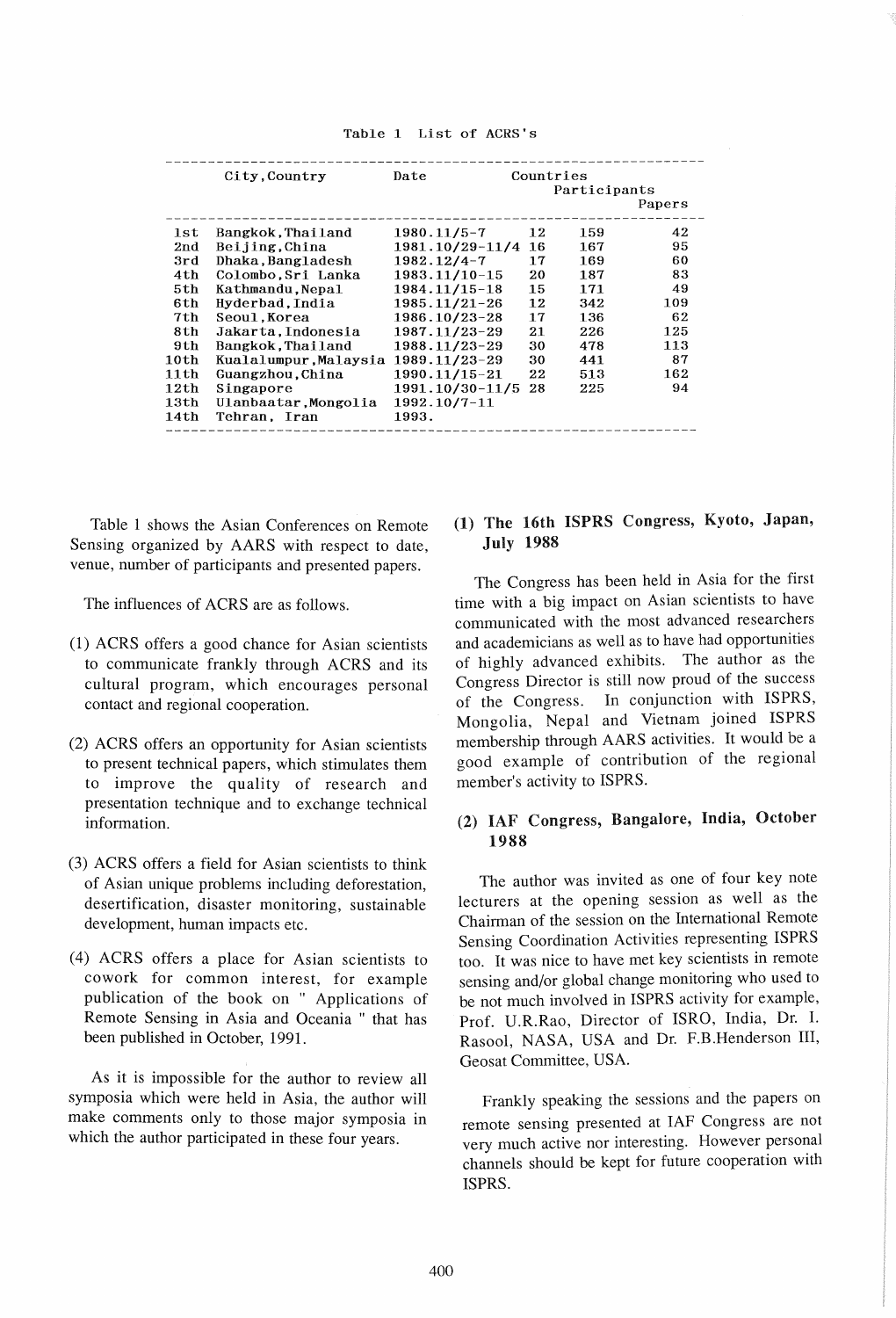Two big countries in Asia; India and China have better demonstrated their space activities at IAF Congress than at ISPRS. This is the reason why ISPRS did not invite remote sensing scientists but mainly surveyors and photogrammetrists to ISPRS Congress because of single membership.

# (3) The 9th ACRS, Bangkok, Thailand November, 1988

The conference was one of the most exciting and active symposia held in Asia mainly because the Her Royal Highness the Thai Princess Maha Chakri Sirindhorn participated in the ACRS for four days as the opening speaker as well as one of the speakers of technical paper. The number of participants was 473 from 30 countries and 113 papers were presented.

Thailand has demonstrated her activities in remote sensing in receiving satellite data of Landsat, SPOT and MOS-1 and in promoting applications to deforestation, disaster monitoring, shrimp farm development, soil erosion and so on. Thailand is a sort of center in international cooperation or aid by Asian Institute of Technology (AIT), UN/ESCAP, Mekon Committee, JICA, CEDA, ITC etc.

Tremendous improvement in computer hardware and scientific research budget has been recognized in Thailand in these ten years.

# (4) IEEE Image Processing Symposium, Singapore,September 1989

The author was invited as the chairman of the technical session on "Applications of Image and Signal Processing" and as a co-speaker with the graduate student who presented a technical paper on "Automated DTM Generation from Topographic Maps." As the symposium was fully organized by a commercialized conference company, the atmosphere was very business-like. Though there were a few interesting topics or papers, useful channels with ISPRS were not recognized. Remote sensing and machine vision at this IEEE symposium were very weak.

## (5) The 10th ACRS, Kuala Lumpur, Malaysia, November 1989

AARS has celebrated the 10th anniversary with 441 participants from 30 countries and 87 papers. At the General Conference, Iran was admitted as an ordinary member of AARS.

Malaysia had just established Malaysian Centre for Remote Sensing (MACRES) under the Ministry of Science, Technology and Environment as well as under the sponsorship of Canada International Development Agency.

It would be a result of ACRS that the quality of papers and posters becomes progress because the several best speakers and the two or three best poster presentations used to be awarded at each ACRS.

#### (6) ERIM Symposium, Bangkok, Thailand, April 1990

In spite of the well known founder of remote sensing in the world, ERIM symposium held in Bangkok was not successful in the number of participants and the quality of papers. The reasons are very expensive registration fee (500 US Dollars) for Asian people, ill selection of invited papers with less quality or outdated topics, too much political comments and so on. A kind of "American Show" organized by ERIM in the past would not be working well in future.

#### (7) ISPRS Com.IV Symposium, Tsukuba, Japan, May 1990

The first interim symposium of ISPRS commission was held in Tsukuba Scientific City, the intelligent center of Japanese governmental research organizations. The main topics were integration of remote sensing and GIS, 3D GIS, global DEM, digital mapping and so on. The symposium was not very much exciting but interesting with 3D GIS and global DEM. The number of participants was 228 from 29 countries and 93 papers were presented. It should be reported that Japanese younger scientists were well trained in organizing the international symposium and in presenting technical papers in English. This is a result from the experience of Kyoto ISPRS Congress.

## (8) ISPRS Com.III Symposium, Wuhan, China, May 1990

The timing of the symposium was very difficult in about one year after the Tian An Men demonstration, which resulted in not many participants from foreign countries (115 participants from 24 countries) as well as not many papers (40 papers). However the quality of presented papers was so high, for example, GIS theory, image matching, artificial intelligent, aerial triangulation with GPS.